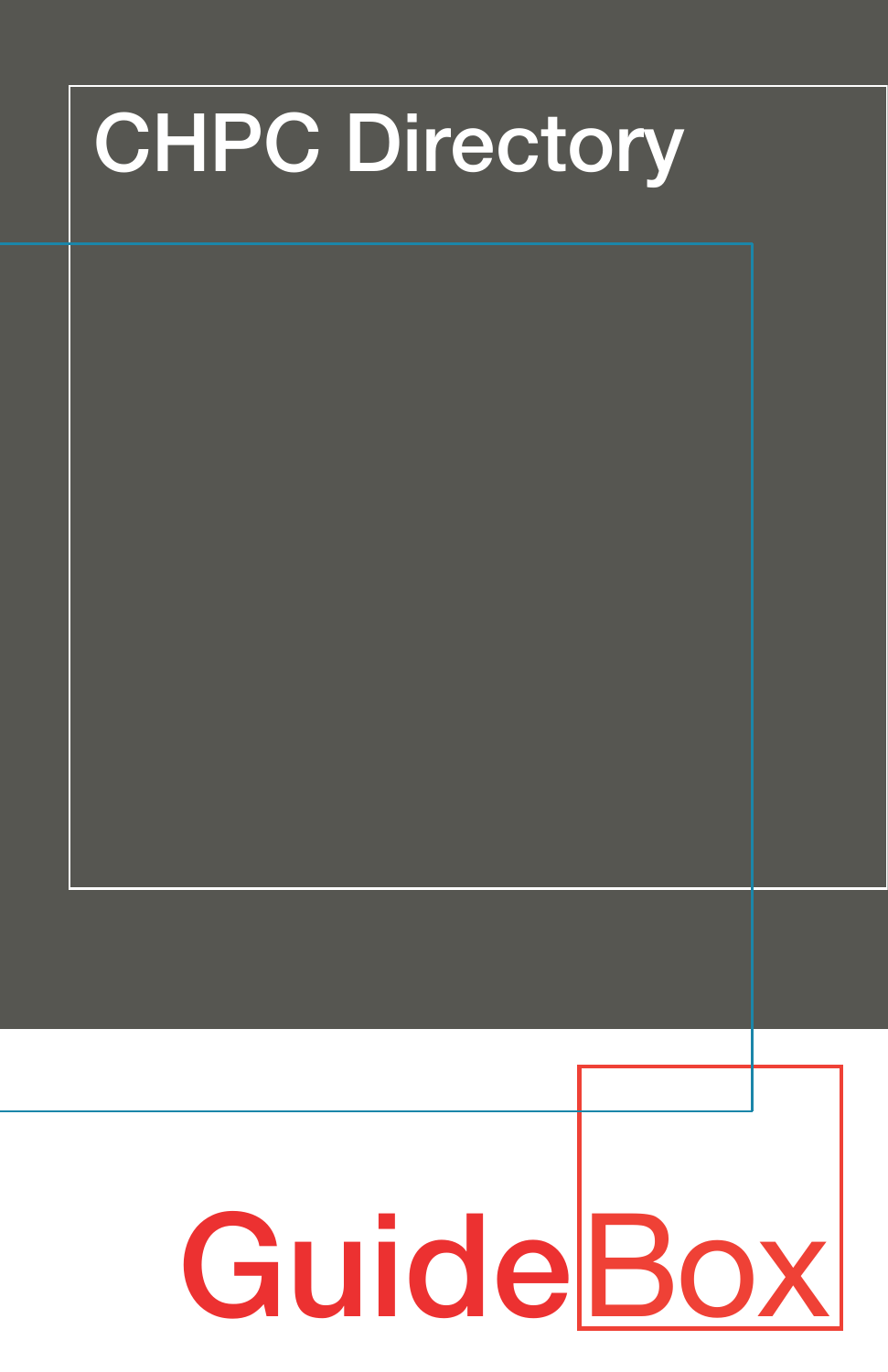## **Directory**

#### THE ALLIANCE CENTER

<https://www.thealliancecenter.org/> Sandra Halvatzis, Director of Programs shalvatzis@thealliancecenter.org 303.454.3327

#### AMERICAN INSTITUTE OF ARCHITECTS COLORADO CHAPTER

<https://aiacolorado.org/> Nikolaus Remus, Government Affairs Manager nikolaus@aiacolorado.org 303.228.3914

#### AMERICAN PLANNING ASSOCIATION COLORADO CHAPTER

<www.apacolorado.org> Michelle Stephens, Chapter President President@apacolorado.org 303.636.6612

Michele Scanze, APA Health Committee mscanze@tooledesign.com

#### AMERICAN SOCIETY OF CIVIL ENGINEERS COLORADO SECTION

<http://www.coloradoasce.com/wp2/>

Stephen Fisher stephen.fisher@tetratech.com

Mark Reiner mark.reiner@wisrd.co

#### AMERICAN SOCIETY OF LANDSCAPE ARCHITECTS COLORADO CHAPTER

<https://www.aslacolorado.org/>

Craig Coronato, FASLA Craig.Coronato@denvergov.org

Greg Williams, Executive Director, ASLA Colorado greg@redpoint-resources.com

Tom Ellenwood, President, ASLA tellenwood@norris-design.com

#### CENTER FOR HEALTH PROGRESS

<https://centerforhealthprogress.org/> Marcos Contreras, Health & Research Associate marcos.contreras@centerforhealthprogress.org

#### CENTER FOR HEALTH, WORK & ENVIRONMENT

<www.ucdenver.edu/academics/colleges/PublicHealth/research/centers/CHWE> Cedra Goldman cgarch@hotmail.com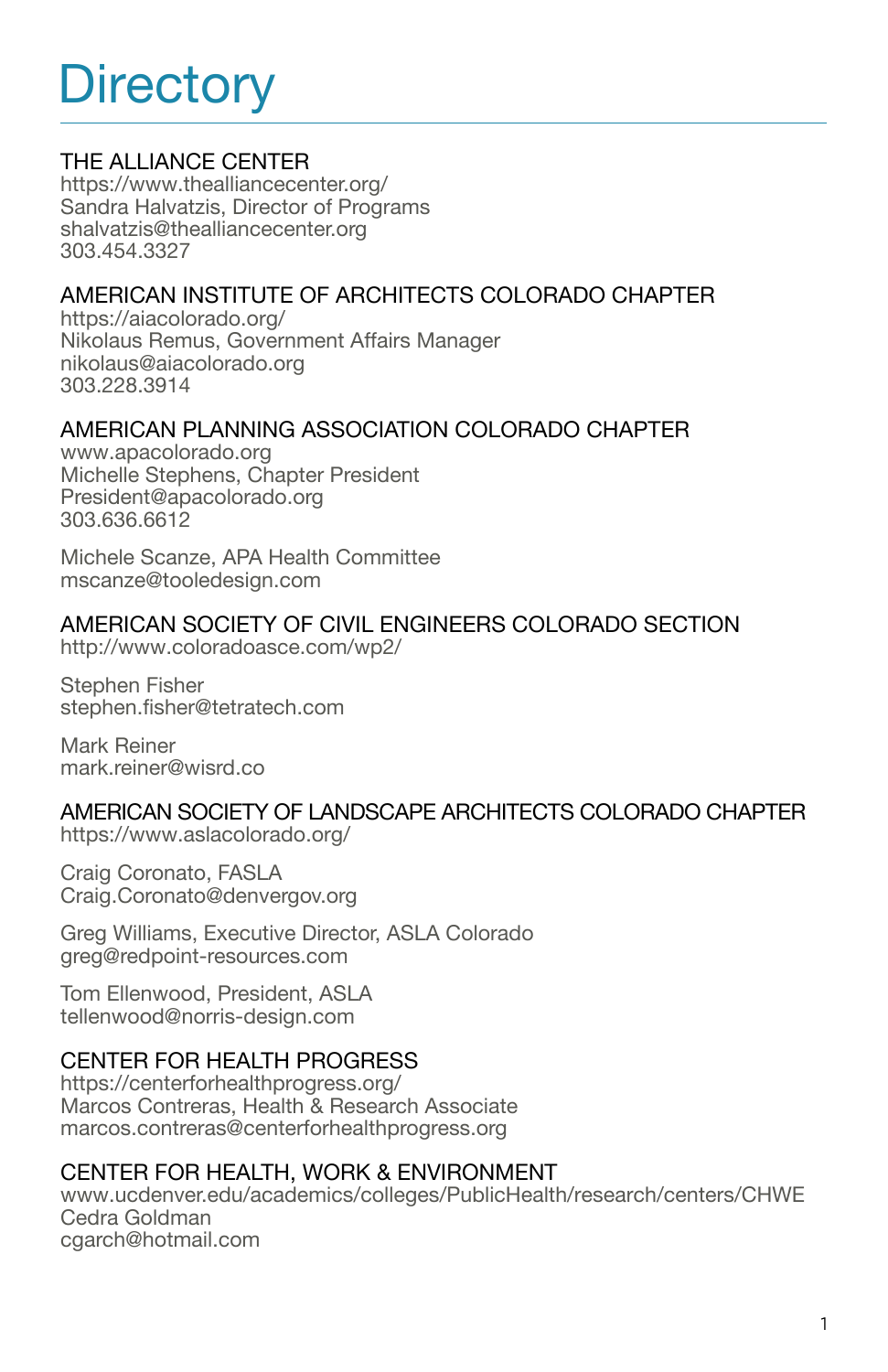## **Directory**

#### COLORADO ASSOCIATION OF LOCAL PUBLIC HEALTH OFFICIALS

<www.calpho.org> Theresa (Tracy) Anselmo, Executive Director tracy@calpho.org 720.398.5520

Peter Manetta, Manager for Partnerships and Research peter@calpho.org 720.398.5528

#### COLORADO DEPARTMENT OF PUBLIC HEALTH AND ENVIRONMENT (CDPHE)

<https://www.colorado.gov/cdphe> Cate Townley cate.townley@state.co.us

#### COLORADO HEALTH FOUNDATION

<https://www.coloradohealth.org/> Christopher A. Smith casmith@coloradohealth.org

#### COLORADO HEALTH INSTITUTE

<https://www.coloradohealthinstitute.org/> Karam Ahmad ahmadk@coloradohealthinstitute.org

#### COLORADO RECREATION AND PARKS ASSOCIATION

<https://www.cpra-web.org/> Ashley Perillo, Professional Development Program Manager ashleyp@cpra-web.org

#### CONGRESS FOR NEW URBANISM COLORADO

<https://cnucolorado.org/> Korkut Onaran, Principal, Pel-Ona Architects and Urbanists korkut@pel-ona.com

#### LIVEWELL COLORADO

<https://livewellcolorado.org/> Julie George, Policy Director juliegeorge@livewellcolorado.org 720.573.3628

#### METRO DENVER NATURE ALLIANCE

<https://www.metrodna.org/> Dana Coelho, Director dana@metrodna.org 303.883.9405

#### MILE HIGH CONNECTS

<www.milehighconnects.org>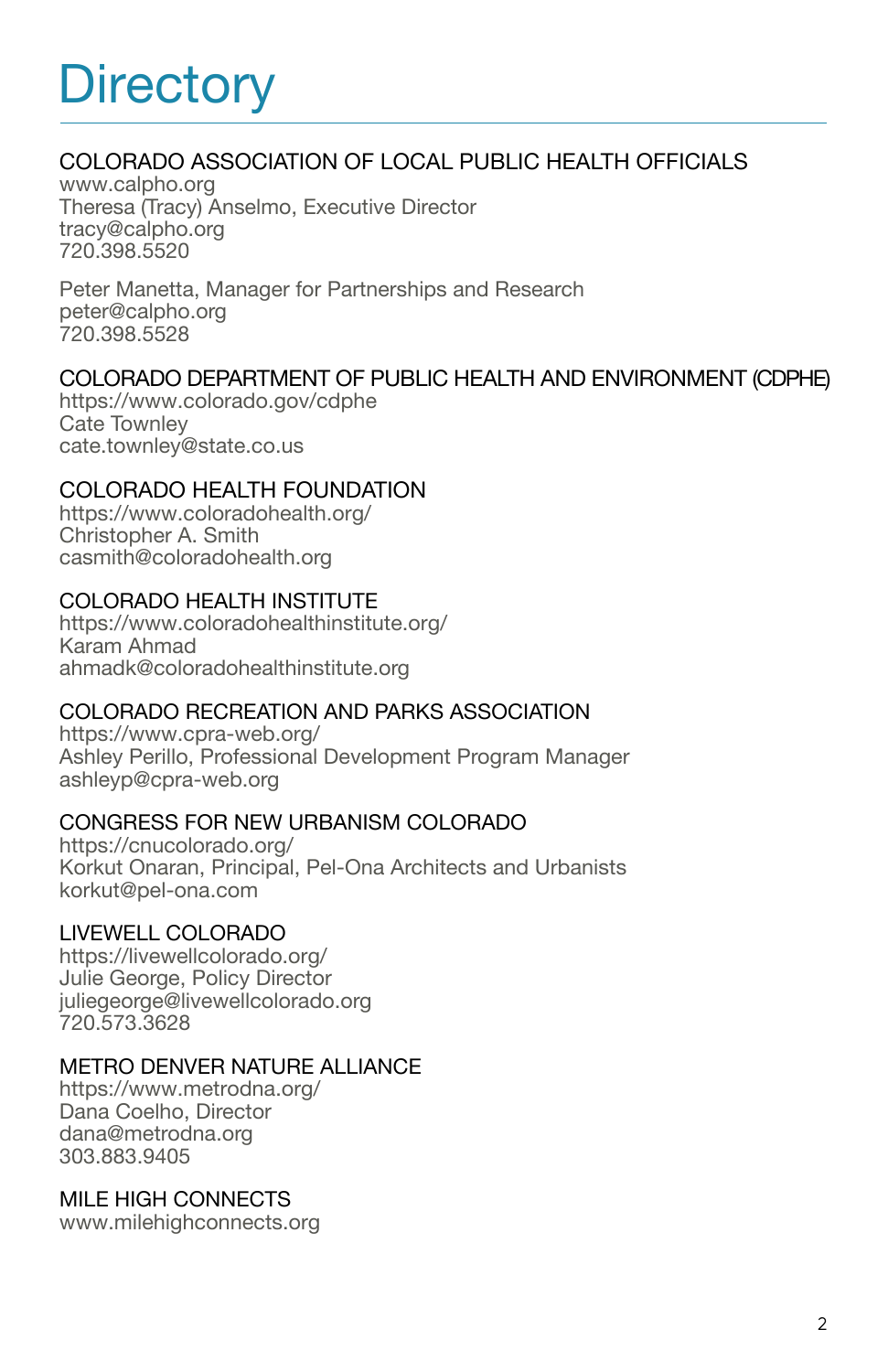## **Directory**

#### REGIS UNIVERSITY

<https://www.regis.edu/> Sue Scherer, Associate Vice President, Community Collaboration sscherer@regis.edu 303.964.5252

#### REGIONAL INSTITUTE FOR HEALTH AND ENVIRONMENTAL LEADERSHIP

<https://www.rihel.org/> Leanne Jeffers, Program Director leanne.jeffers@rihel.org 303.871.3550

#### ROCKY MOUNTAIN LAND USE INSTITUTE

<https://www.law.du.edu/rmlui> Susan Daggett, Executive Director sdaggett@law.du.edu

Lisa Loranger, Program Coordinator lloranger@law.du.edu

#### THE TRUST FOR PUBLIC LAND | COLORADO

<https://www.tpl.org/> James R. Petterson, Southwest & Colorado Director jim.petterson@tpl.org 303.863.8485

#### U.S. GREEN BUILDING COUNCIL COLORADO

<https://www.usgbc.org/usgbc-colorado> Julie Edwards, Colorado Advisory Board Chair jedwards@ozarch.com

Kelly Worden, Project Manager, Health Research & Analytics kworden@usgbc.org

#### UNIVERSITY OF COLORADO DENVER | HEALTH + DESIGN INITIATIVE

<https://healthdesigncolorado.org/> Michael Jenson michael.jenson@ucdenver.edu

Rocky Piro rocky.piro@ucdenver.edu

Austin Troy austin.troy@ucdenver.edu

#### URBAN LAND INSTITUTE COLORADO

<https://colorado.uli.org/> Sarah Franklin sarah.franklin@uli.org